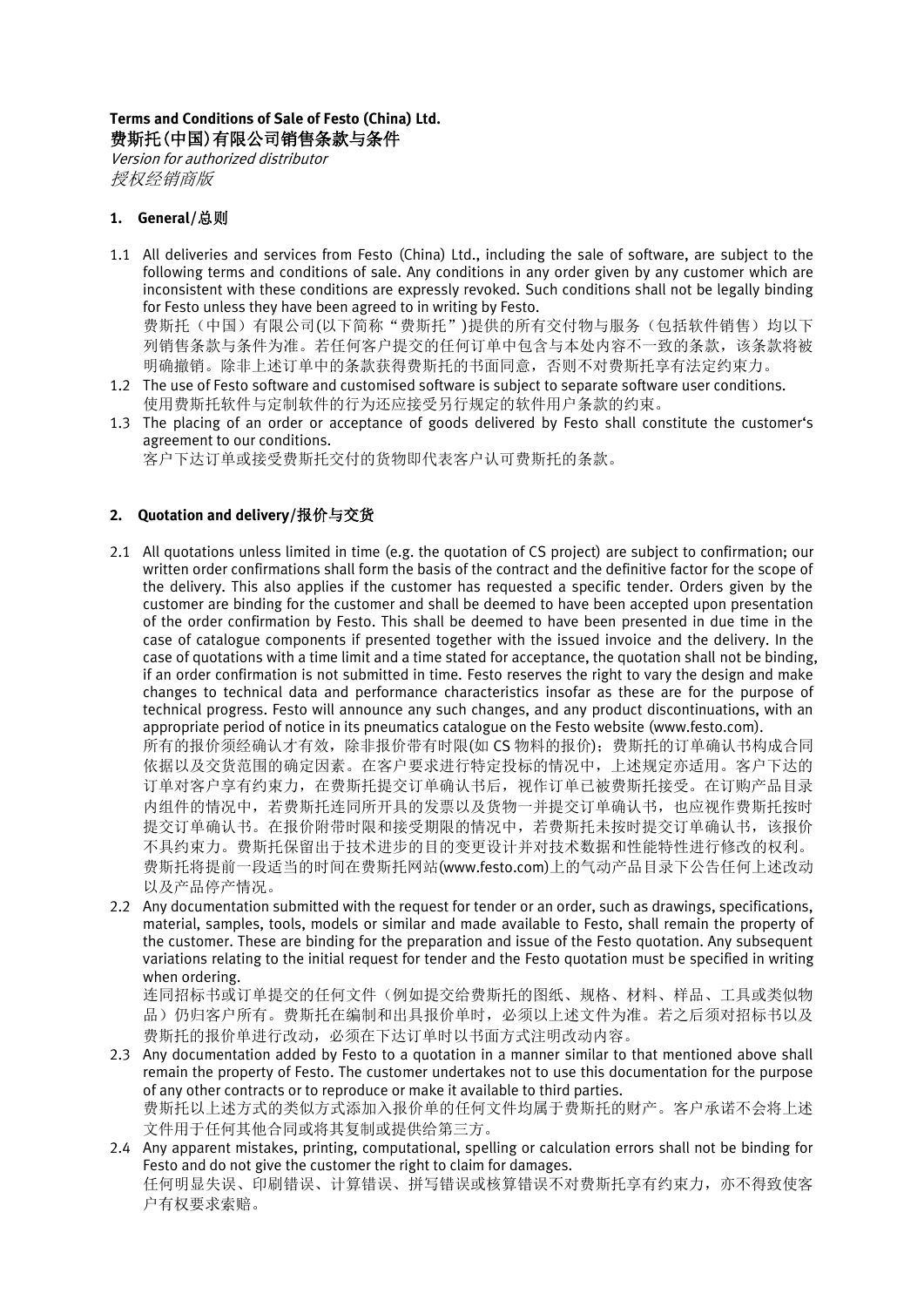2.5 Insofar as Festo have documentation (e.g. manuals) for particular products, this will be available to customers as a free-of-charge download from the Festo website (www.festo.com). Printed versions of this documentation can be provided for customers to separate order and for an additional charge. 若费斯托为特定产品配有相关文件(例如使用手册), 客户可通过费斯托的网站[\(www.festo.com\)](http://www.festo.com/)免 费下载上述文件。若客户另有要求,费斯托可在额外收费的基础上向客户提供上述文件的印刷件。

# **3. Prices and payment/**价格与支付

- 3.1 Prices apply based on the order confirmation. If the prices on the order do not include VAT, the VAT shall be included in the invoices 价格以费斯托订单确认书上的价格为准。价格中如不含增值税,开发票时应将该增值税计入开票金 额。
- 3.2 The despatch and packaging costs shall be met by the customer. Festo reserves the right to implement price changes if the basis for our calculations has been altered.

配送与包装成本由客户方承担。若计价依据发生变化,费斯托保留更改价格的权利。

- 3.3 The invoice amount consists of contract price and VAT. 发票金额应包含货物金额和增值税金额。
- 3.4 If the period of payment has been exceeded, Festo reserves the right to claim the damages or surcharges caused by delayed performance. The caculation of the surcharge shall be according to the associated clauses in the Appendix of separate contract. 若逾期付款,费斯托保留对逾期付款导致的损失或附加费进行索赔的权利。
- 3.5 Assembly and repair costs and product information costs are payable net. 组装费、维修费以及产品信息费按照净金额支付。
- 3.6 In the case of orders with a net goods value of less than RMB 800 yuan, Festo will add a small-order surcharge at RMB 50 yuan. 若订单所订购的货物净价值低于人民币 800 元,费斯托将在发票中加入一笔小额订单费人民币 50 元。
- 3.7 The withholding of payments or offsetting of potential counterclaims is not permissible other than in the case of recognised or legally determined counterclaims.

不允许代扣任何款项或抵扣潜在的反索赔金额,除非该反索赔金额已被认可或依法确定。

## **4. Delivery period/**交货期

4.1 The date specified in the order confirmation is binding only if all the technical and commercial details have been clarified by that time. The customer undertakes to provide the materials essential for the order to be executed on time. The delivery date is deemed to have been adhered to, if the object of delivery has left the Festo works by the said date or if the customer has been advised of its readiness for shipment.

订单确认书中规定的交货日期仅在所有技术细节与商业细节均在交货日期之前得以明确的前提下享 有约束力。客户承诺提供一切必要的材料,以便在交货日期前履行订单。若交付物在上述日期之前 离开费斯托的工厂或费斯托告知客户其已做好发货准备,则应视作上述发货日期得以执行。

4.2 Partial and early deliveries by Festo are permissible.

费斯托有权分批交货或提前交货。

4.3 The delivery delay increases proportionately in the event of difficulties attributable to vis major. This includes actions as part of industrial disputes, in particular strikes and lockouts. It also applies in the event of unforeseen difficulties or circumstances arising with subcontractors.

交货会因为不可抗力的困难程度而相应延迟。不可抗力包括劳资纠纷的相关活动,尤其包括罢工与 停工。不可抗力还包括分包商所导致的不可预见的困难或情况。

4.4 Moreover, Festo will not be responsible in the above described circumstances, if these occur during an already existing delay.

而且,若在费斯托延期交货期间发生上述不可抗力,费斯托无须对此承担责任。

4.5 If despatch is delayed at the request of the customer, Festo shall after a reasonable period of time be entitled to dispose otherwise of the delivery item or to supply the customer to a correspondingly extended time limit and to charge the customer storage costs.

若按照客户的要求延迟发货,费斯托有权在一段合理的期限后另行处置交付物,或在一段相应延长 的期限后向客户交货,并向客户收取仓储费用。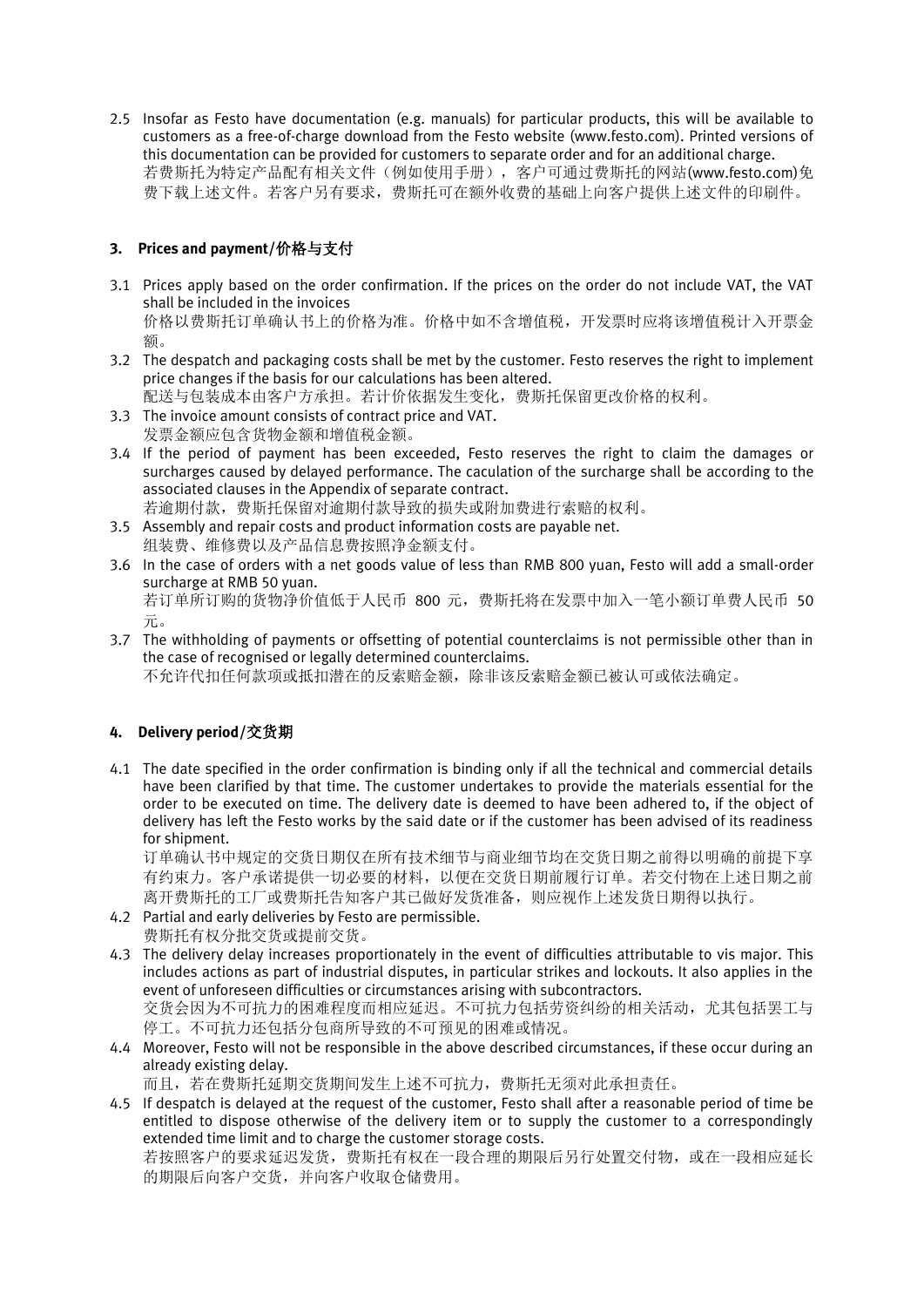# **5. Acceptance/**接受

Customer shall inspect the type, quantity, package, surface quality, specification, etc. within 24 hours after the goods arrive the place agreed by both parties according to the provisions of the contract and order, and accept the goods. If customer doesn't file a claim or fails to accept the goods within the specified time, it shall be deemed to have accepted the goods.

在货抵双方约定交货地点 24 小时内,客户应按照合同及订单确认书的规定对货物型号、数量、包装、 外观、规格等方面进行验收并接受该货物。如客户未提出任何异议也未按时签收的,将视为已接受货 物。

# **6. Passage of risk/**风险转移

6.1 All deliveries shall be effected at the risk of the customer. Partial and early deliveries shall also be at the risk of the customer upon despatch or upon communication of readiness for shipment. This also applies if the consignment is transported by Festo and even if Festo uses its own vehicles and effects the installation.

所有交货工作的风险由客户承担。分批或提前交付的货物的风险在发货后或费斯托向客户提交发货 就绪通知后转移至客户。此规定亦适用于费斯托负责承运的货物(即使费斯托使用自有车辆运货, 且自行负责安装)。

6.2 At the request of the customer, Festo shall arrange at the customer's expense insurance of the consignment against theft, breakage, transport, fire and water damage and any other insurable risks. 经客户要求,费斯托应安排为货物投保涵盖盗窃、破损、运输、火灾与水渍损失以及任何其他可保 风险的保险,保险费用由客户承担。

## **7. Retention of ownership/**所有权保留

7.1 The goods supplied shall remain the property of Festo until all debts owed by the customer are settled in full including any balances existing from the business relationship with the customer irrespective of statutory source. The enforcement of our right to retain ownership should not be regarded as a withdrawal from contract. On the contrary, it ensures our rights from the contract of sale in addition to Festo's entitlement to the return of Festo's property, in particular to the reimbursement of damages and lost profits.

在客户全额结清所欠货款(包括客户在与费斯托建立业务关系之前欠下的任何余款,不论其源自何 等法定来源)之前,所供货物的所有权仍归费斯托所有。费斯托执行上述保留货物所有权的行为不 得被视作费斯托退出合同。相反地,上述行为应作为费斯托在销售合同项下享有的各项权利的保障 并且也是对财产收回权的一种补充,当然也包括获得损害赔偿和利润损失赔偿的权利。

- 7.2 Notwithstanding the provisions of the preceding paragraph, the ownership of the changed and returned goods shall automatically transfer to Festo from customer regardless of the cause. 尽管有前款规定,不论何种原因而导致退货或换货时,退换产品的所有权于该合同解除时即自动从 客户处转移至费斯托。
- 7.3 All relevant Intellectual Property rights related to the goods shall still be owned by the licensor after the ownership of the goods has been transferred to the customer. 在产品的所有权转移至客户后,有关产品的一切知识产权仍应属于有关许可人。
- 7.4 In the event of the customer not conforming to the contract, in particular in the case of a delay in payment, the total balance due shall become payable immediately. In such cases, Festo has the right to recover possession of the goods following a demand for payment and to collect these from the customer's premises. In such an event, the customer shall not have any right to ownership. 若客户不遵守合同规定(尤其是客户延期付款),剩余的货物余款将立即到期应付。在上述情况 中,费斯托有权在向客户提交付款要求书后前往客户现场收回货物。此时,客户不享有货物的任何 所有权。

## **8. Use of software/**软件使用

8.1 In return for remuneration, the customer shall receive non-exclusive, non-transferrable and perpetual utilisation rights for Festo software of all kinds and any associated documentation. This software may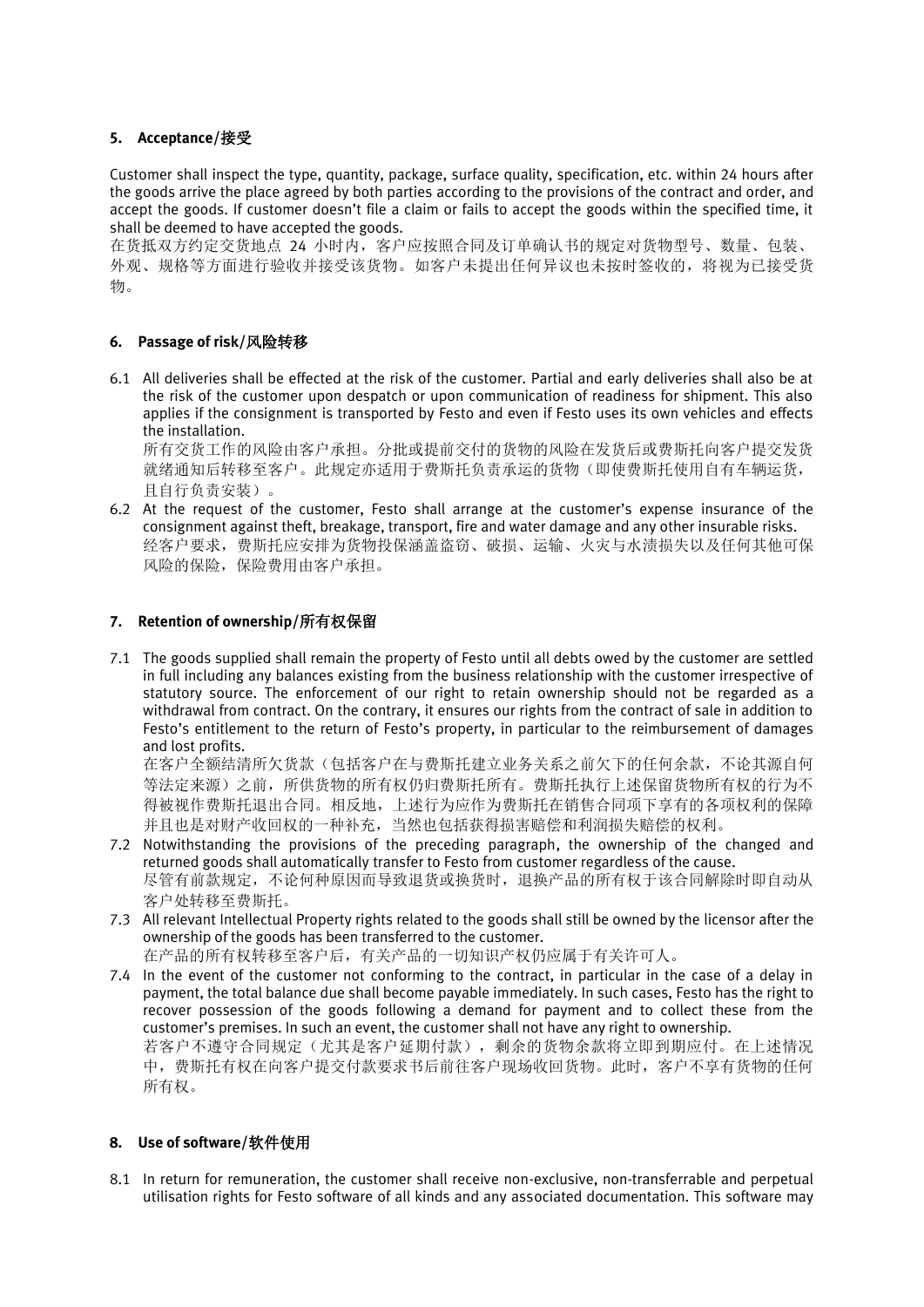be used on one hardware product or in some cases a specially agreed hardware product. Festo shall remain the owner of copyrights and all other industrial property rights. No part of this software must be duplicated other than for the purpose of data backup. Copyright notices must not be removed.

作为客户支付报酬的回报,客户应获得使用费斯托各类型软件及其相关资料的非专属、不可转让且 永久性权利。客户有权在任一硬件产品或(在某些情况中)双方明确约定的某一硬件产品上使用上 述软件。费斯托仍应享有上述软件的版权以及其他一切知识产权。客户不得出于数据备份之外的其 他目的复制上述软件的任何部分。客户不得删除软件中的版权公告。

- 8.2 Festo will supply installation and commissioning instructions containing relevant safety instructions for its software in printed form. All other documentation will be supplied only in digital form with on-line help. When new software releases are supplied, these will also be sent in digital form. 费斯托应针对其软件提供印刷版的安装与调试说明(其中应包含相关的安全说明)。其他资料仅将 通过电子形式提供,并附在线帮助。若提供有新版软件,上述资料也将通过电子形式发送。
- 8.3 The transfer of software to third parties requires the permission of Festo. If the software is provided for the purpose of resale, the third party must agree to these conditions. Modifications are not permissible. 将软件转让给第三方之前,须获得费斯托的批准。若所提供的软件用于转售,相关第三方必须同意 本处规定。不允许对软件进行更改。
- 8.4 In the event of a violation of these conditions, the purchaser shall pay a contractual penalty amounting to ten times the order value. This contractual penalty shall not be set off against any potential claims for compensation. The software and associated documentation must be returned immediately on request.

若违反本销售条款,客户应支付相当于十倍订单金额的违约金。不得使用任何潜在的索赔来抵消上 述违约金。一经要求,客户应立即归还软件及其相关资料。

8.5 The conditions described above do not apply to exclusive customer-specific software developed on the basis of specifications provided by the customer. This software is developed and customised by Festo as part of a contractually produced complete control system making use of modular software modules (standard softward modules) from Festo suitable for a wide range of applications and adapted to the contractual performance requirements. Clause 2 of these conditions does not apply to customised training software. Upon full payment of the purchase price of the customised application program Festo shall transfer the exclusive, spatially unlimited and perpetual rights of utilisation to the customer, without the customer having any lawful entitlement to the individual basic standard software modules forming the basis of the customised version. Festo has the right, irrespective of these conditions, to create and offer similar software solutions customised for applications required by other customers. Festo shall retain basic utilisation rights for internal purposes.

上述条款不适用于根据客户提供的技术参数专门为客户开发的专属软件。此类软件由费斯托作为按 合同制造的全套控制系统的其中部分开发与定制,上述控制系统使用有来自费斯托方面适用于一系 列应用程序并按照合同性能要求进行改制的模块化软件模块(标准软件模块)。销售条款第 2 条不 适用于定制的培训软件。在客户全额付清定制应用程序的采购价款后,费斯托应将软件的专属、无 空间限制且永久性的使用权转让给客户,但客户不享有组成定制版软件的各个基础标准软件模块的 任何权利。尽管本处另有规定,费斯托有权为其他客户要求提供的应用程序定制并提供类似的软件 解决方案。费斯托保留将定制软件用于内部用途的基础使用权。

## **9. Returned goods/**退货

No returns for goods will be allowed without Festo's prior written acceptance. Only unused active items, non obsolete in current demand will be considered by Festo for return for goods. Only request raise within 30 calendar days from shipment date will be considered by Festo for return for goods. Products, installations, systems that were designed and developed according to customer specifications are not returnable for goods. Credit will be based upon prices of products in effect at time of return or time of invoicing. However, the company reserves the right to impose a minimum value on returned goods which is subject to handling, re-inspection and any additional expense incurred in restoring goods to saleable condition, as determined by our inspection and including all shipping charges incurred in the return.

除非经费斯托事前书面许可,客户不得退货。费斯托仅考虑退回未使用的、符合当前市场需求的可用商 品。费斯托仅考虑接受发货日期后 30 日内提出的退货申请。根据客户要求设计并开发的产品、装置和 系统不可退货。退货金额以退货时或发票日期上现行的产品价格为准。但是,费斯托保留对退货商品收 取最低手续费、重检费以及为恢复商品的适合销售性而产生的任何额外费用,具体由费斯托的检验程序 确定,包含退货的所有运输费用。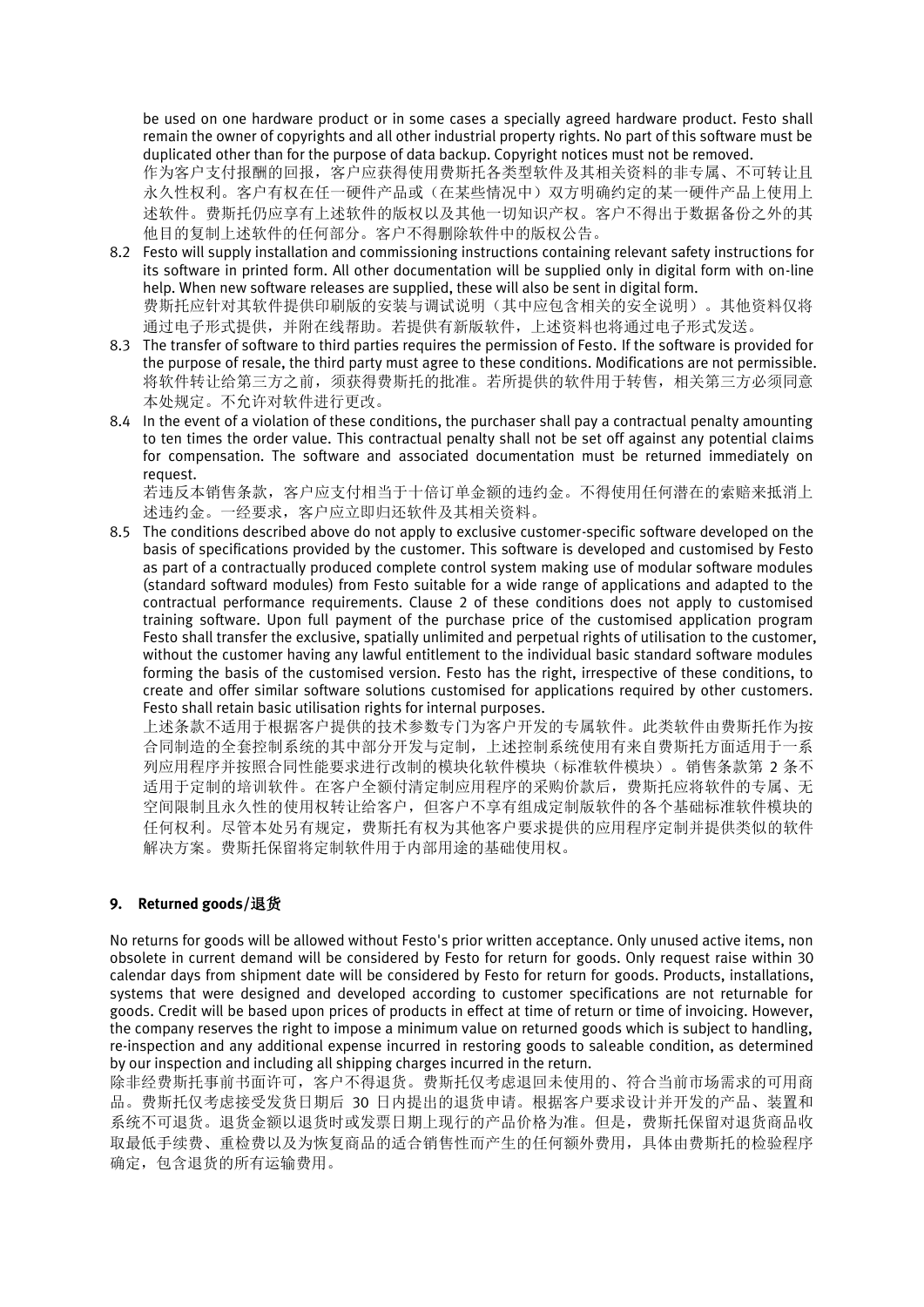#### **10. Warranty claims/**保修申请

Festo warrants its products to be free from defects in materials and workmanship, for a period of 12 months from date of delivery to the customer. Subject to the provisions in Article 14 herein and excluding any further claims, Festo shall be liable for defects of quality and legality of title and warrants as follows: 费斯托保证其产品在向客户交货之日后 12 个月内不会出现任何材料缺陷和工艺缺陷。依照本销售条款 与条件第 14 条的规定,费斯托应对货物的质量缺陷、所有权的合法性及质量担保负责(但不对任何其 他要求负责),具体如下:

10.1 Defects of quality/质量缺陷:

a) All parts found to be defective as a result of circumstances prior to the transfer of risk shall, at the discretion of Festo, either be repaired or replaced by delivery of a faultless part. Excluded from this warranty shall be parts subject to wear.

因风险转移之前的情况产生的所有缺陷零件,一经发现,应由费斯托酌情进行维修或(通过提 交无故障的零件)更换。但零件的磨损不享受保修。

b) Festo shall guarantee that Festo software has been duplicated properly. Festo software is designed to run on hardware products specified by Festo. Warranty claims shall be satisfied by means of a replacement. Unless otherwise agreed in writing, Festo shall not warrant that the software and its data structure are free of defects.

费斯托担保费斯托软件是以适当方式复制的。费斯托软件被设计用于费斯托指定的硬件产品。 费斯托将通过换货的方式满足保修申请。除非协议双方另有书面约定,费斯托并未担保软件及 其数据结构不存在任何缺陷。

c) In case of customised software, Festo shall warrant compliance with the functions and features stipulated in the specifications, the order acknowledgement, documentation or the work/procedure descriptions worked out together between Festo and the customer. Festo shall not warrant that such programs are free of defects in relation to the use of said programs in all applications intended by the customer, in particular not such applications of which Festo was not aware or did not test at the time of development/acceptance.

若涉及定制软件,费斯托应担保定制软件符合技术参数、订单确认书、相关资料或费斯托与客 户制订的工作/程序说明规定的各项功能与特点。费斯托并未担保上述程序被用于客户指定的各 项应用程序时不会出现任何缺陷,尤其是费斯托在开发或验收时并不知晓的或并未进行测试的 应用程序。

d) The defects shall be notified immediately in writing, however, at the latest within 8 days after receipt of goods.

客户应立即以书面方式通报所有缺陷,但最晚不迟于收到货物后 8 日。

e) If the defect complaint is justified, Festo shall bear of the immediate costs – insofar as the complaint proves to be founded – the cost of the replacement part, shipping thereof as well as reasonable costs related to uninstallation and reinstallation, insofar as such procedure does not result in unreasonable demands made on Festo.

若客户提交的缺陷投诉有合理理由,费斯托将承担相关的直接费用 – 前提是该缺陷投诉成立 – 包括替换件的成本、替换件的运输成本以及合理的卸载与重新安装费用,前提是上述程序并未 导致客户向费斯托提出不合理要求。

f) The customer shall allow Festo time and opportunity to effect the repair or replacement delivery, otherwise Festo shall not be held liable for the ensuing consequences. The customer, with Festo's prior consent, shall have the right to rectify defects itself or have them rectified by a third party in such urgent cases where there is a danger to operational safety and to prevent extensive damage, and to claim reimbursement of necessary costs from Festo. This shall also apply in the cases where Festo is causing undue delay in remedying the defect. Should the customer or a third party carry out unqualified repairs, Festo shall not be held liable for any consequences thereof.

客户应向费斯托提供进行维修或换货的时间和机会,否则费斯托无须承担因此产生的后果。若 情况紧急,操作安全性存在危险,为防止出现重大损害,在获得费斯托的事前许可后,客户有 权自行或委托第三方纠正产品缺陷,并向费斯托报销必要成本。此规定亦适用于费斯托不当拖 延缺陷纠正工作的情况。若客户或某一第三方进行的维修作业不合格,费斯托无须对此产生的 任何后果承担责任。

g) Other claims shall be determined as stipulated in Article 14 herein.

其他保修申请应按照本销售条款与条件第 14 条的规定进行裁定。

h) In addition, Festo shall not be held liable for any damage on foot of the following grounds: unsuitable or improper use or storage, faulty installation by the customer or a third party, unauthorised repair attempts and modifications, natural wear, erroneous or negligent handling,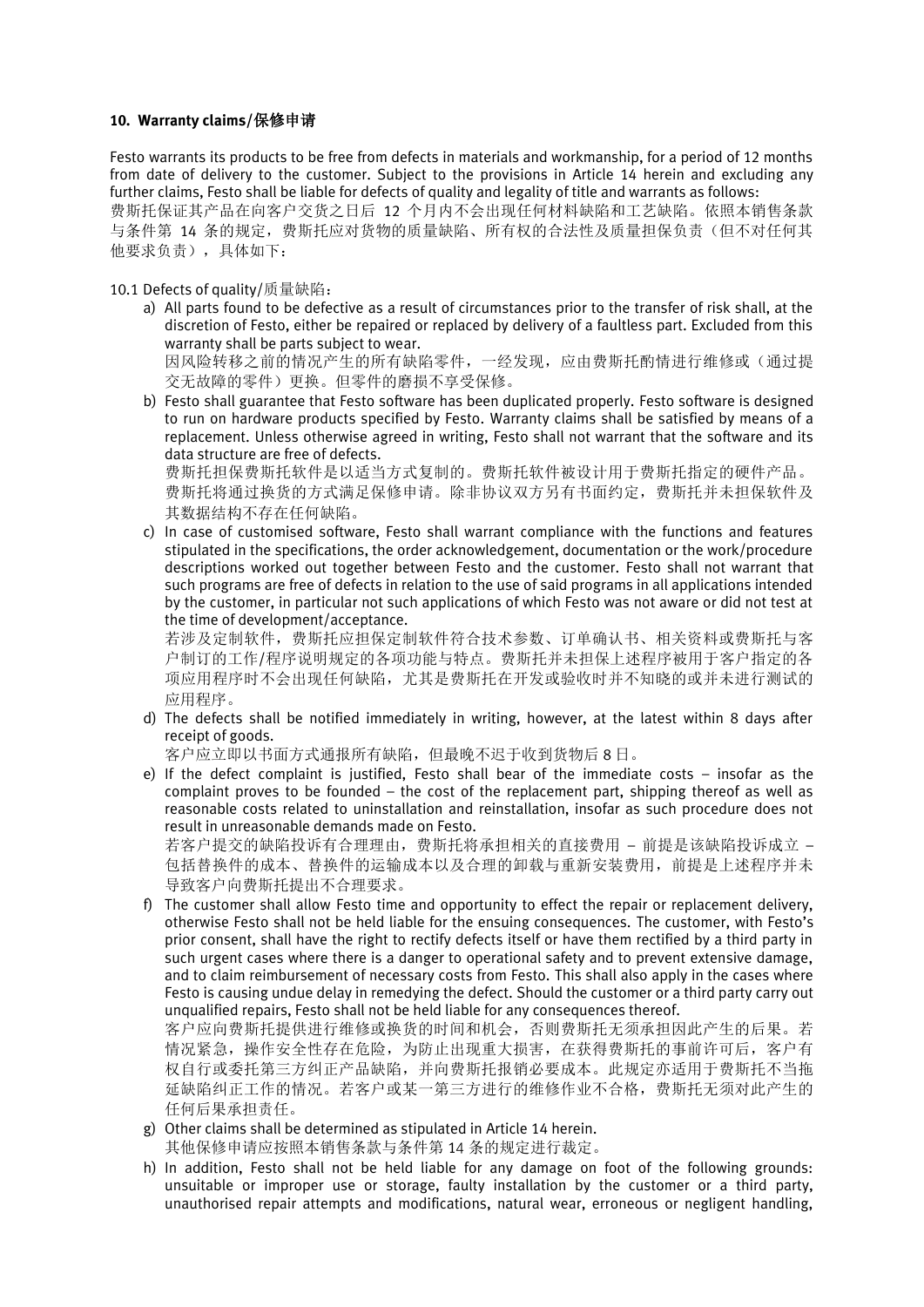chemical effects and electrical effects etc. outside our power, as well as in case of non-intended use and non-compliance with our information and details out of our documentation (e.g. user manuals, catalogue sheets), irrespective of the method of such information, in particular in relation to the conditions of use of our products (e.g. lubrication instructions, quality of pressurised air/of other operational requirements, environmental conditions). In addition, the warranty shall be voided if the customer or third parties modify the control/software without Festo's prior consent and without any other justification (Festo's undue delay in remedying defects), even if the error occurs in an unchanged component.

此外,费斯托不对基于以下理由的任何损害承担责任:客户或第三方不适宜或不适当地使用、 储存产品或错误安装产品的行为、未经授权的维修及改装行为、自然磨损、错误的或疏忽的操 作行为、费斯托能力外的化学效应与电场效应等以及将产品用于非设计用途或不按照费斯托相 关资料(例如使用手册、产品目录表)中包含的信息和详细说明使用产品的行为(无论上述信 息以何等方式提供),尤其是与费斯托产品的使用条件相关的信息(例如润滑说明、压缩空气 质量/其他操作要求、环境条件等)。另外,若客户或第三方在未经费斯托事前许可且不具备任 何其他正当理由(例如费斯托不当拖延缺陷纠正工作)的情况下擅自改动操纵装置/软件,保修 服务将无效,即使是某一未经改动的部件发生错误。

#### 10.2 Defects of title/权利瑕疵:

a) If the use of the delivery item infringes other's industrial property rights or copyrights, Festo shall, at its cost, obtain the right to principally enable the customer to continue to use the delivery item or to modify the delivery item in a manner acceptable to the customer so that the copyright infringement no longer exists.

若使用交付物的行为侵犯他人的工业产权或版权,费斯托应自费为客户取得可大体上继续使用 交付物的权利,或按照客户的要求对交付物进行改造,以消除上述侵权行为。

- b) Should this not be achievable in an economically reasonable manner or within a reasonable period of time, the customer shall be entitled to withdraw from the contract. Given the stipulated conditions, Festo also shall have the right to withdraw from the contract. 若无法以经济合理性的方式或在合理的期限内实现上述工作,客户有权退出合同。同样,费斯 托也有权退出合同。
- c) In addition, Festo shall indemnify the customer in relation to any non-disputed claim or legally asserted claim raised by the relevant copyright owners. 另外,费斯托应保障客户免责于相关的版权所有人提出的任何无争议索赔或依法可主张的索
- 赔。 d) Subject to Article 14 herein, the above stated obligations of Festo shall be final in relation to cases of infringement of property rights or copyrights. The aforesaid obligations shall be applicable only if the customer advises any property or copyright infringement claims raised immediately to Festo, the customer reasonably supports Festo in the defence of such claims or enables Festo to carry out modifications, Festo has at its disposal all defence actions including out-of-court settlements, the defect of title is not based on an instruction issued by the customer and the infringement is not caused by non-authorised modifications of the delivery item by the customer or non-authorised use of the delivery item by the customer.

依照本销售条款与条件第 14 条的规定, 在侵犯产权或版权的情况中, 费斯托的上述义务是最终 的。上述义务的适用前提是客户及时向费斯托通报第三方提出的任何产权或版权侵权索赔且客 户合理支持费斯托进行上述索赔的答辩工作或允许费斯托对产品进行改造;费斯托有权自行处 理所有的答辩活动(包括庭外和解);上述权利瑕疵或侵权行为并非因客户下达的某一指示产 生并且也并非因客户未经授权改造交付物的行为或未经授权使用交付物的行为造成。

# **11. Resell/**转售

Unless Festo has given a prior consent in writing, the supplied goods can only be used for the purpose agreed by the parties, and the customer is not allowed to resell the supplied goods, directly or indirectly, to other third parties, including resell the component(s) removed from the goods. If customer voilates this provision, Festo has the right to refuse to accept customer's orders, and customer shall indemnify Festo liquidated damages in the amount of 20% of transaction amount in the previous year, namely in the previous 12 months from the date of customer's voilation of this provision, or RMB 100,000, whichever is higher. But the aforesaid liquidated damages shall not affect Festo's right of further claims against customer as a result of such voilation.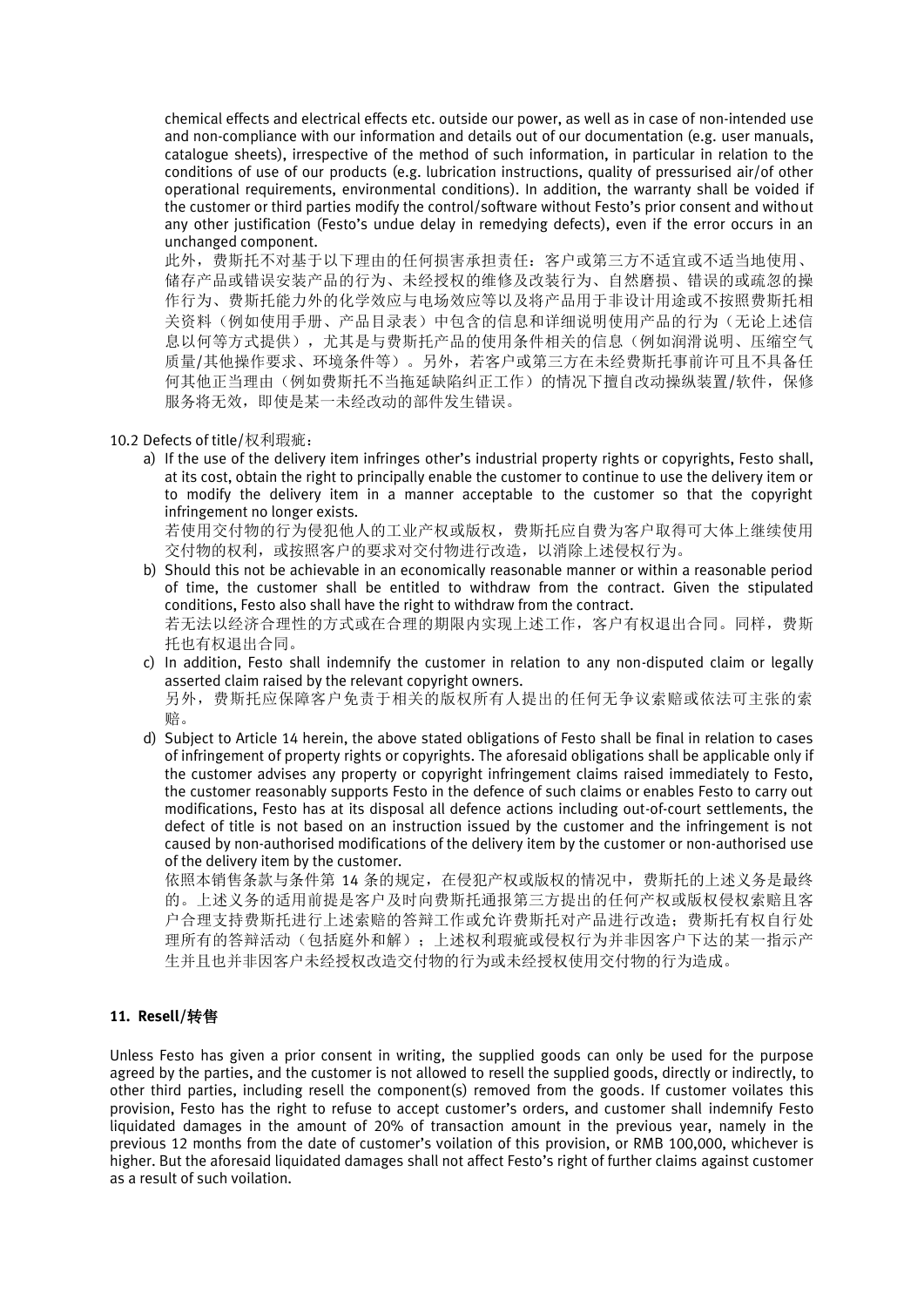除费斯托事先书面同意外,客户从费斯托采购的货物仅限用于双方约定的目的,不得向其他第三方直接 或间接转售(包括将产品的部件拆下转卖)。如客户违反本条,费斯托有权拒绝接受该客户发出的订购 信息,并且客户应向费斯托支付上一年度(即从费斯托发现客户违反本条款之日起的前 12 个月)交易 金额的 20%或人民币 100,000 元(两者之中以金额较高者为准)作为违约金,但上述违约金的约定不影 响费斯托就此向客户进一步索赔的权利。

#### **12. Export control/**出口限制

12.1 The parties agree that the goods shall be delivered subject to all applicable export controls or restrictions imposed on technology and products by any country or organisation or nation, including the China, United Nations, European Union and United States, which are enforceable in the jurisdiction of Festo. The cusotmer acknowledges that the goods and all related technical information, documents and materials may not be imported or exported, re-exported, transhipped, traded, diverted or transferred, directly or indirectly, contrary to such controls or restrictions.

双方同意,货物的交付受限于任何地区或机构或国家(包括中国、联合国、欧盟和美国)对技术和 产品实施的、可在费斯托所在司法管辖区内强制执行的所有适用的出口管制或限制。客户确认,货 物及所有相关的技术信息、文件和材料均不得违反上述管制或限制而直接或间接进口或出口、再出 口、转运、交易、转移或转让。

12.2 On Festo's request, the customer shall furnish Festo with all relevant certificates relating to export control laws, regulations and restrictions, such as, but not limited to, end-user certificates, in form and content specified by Festo.

一经费斯托要求,客户应按费斯托规定的格式和内容,向费斯托提供所有与出口管制法律、法规和 限制有关的相关证明,例如(但不限于)最终用户证明。

#### **13. Impossibility of performance, default/**无法履约及违约

13.1 The customer may withdraw from the agreement should performance by Festo become impossible before the risk is passed. The customer shall also be entitled to withdraw from the agreement should, in the case of an order for similar goods, execution of part of the delivery become impossible and the customer has a legitimate interest in refusal of a partial delivery. Should this not be the case, the customer may reduce the consideration accordingly.

若费斯托在风险转移前丧失履约能力,客户有权退出合同。若类似商品的订单无法得以履行、部分 货物的交付无法进行并且客户有拒绝分批交货的合法理由,客户亦可退出合同。若客户选择不退出 合同,客户有权享有相应的减价。

13.2 In the event of a delay of performance by Festo as defined by Article 4, where the customer guarantees us a reasonable extension, the customer shall be entitled to withdraw from the agreement, within the scope of the statutory provisions, should the extension not be complied with. Should there be a delay of acceptance through the fault of the customer, the customer shall remain obliged to render a return service.

若费斯托出现第 4 条规定的延迟履约行为,且未能在客户向费斯托授予的合理延期内履约,客户有 权在法律规定的范围内退出合同。若因客户过错而导致收货或验收延迟,客户应承担验收合格的后 果和责任。

13.3 Should the customer incur damage caused by a delay for which Festo is responsible, the customer shall be entitled to claim liquidated damages for default. This liquidated damages shall amount to, for each full week of the delay and to the exclusion of further claims, 0.5 % and aggregately no more than 3 % of the value of the delayed part of the delivery.

若客户因归咎费斯托的延迟情况蒙受损失,客户有权提出违约索赔。每延迟一周(不考虑进一步索 赔),针对延迟的部分货物,费斯托应向客户支付相当于上述迟延货物部分价值 0.5%的违约金, 违约金累计最高不超过该批迟延货物价值的 3%。

- 13.4 Further claims as a result of late delivery shall be expressly excluded. 因延迟交货而提交的进一步索赔在此予以明确排除。
- 13.5 Customer hereby agrees to fully compenste Festo and hold Festo harmless from any losses, damages, costs, expenses, liabilities or claims arising out of customer's voilation of this **Terms and Conditions of Sale of Festo (China) Ltd.**

对于因客户违反本《费斯托(中国)有限公司销售条款与条件》而使费斯托所遭受之任何损失、损 害、费用、开销、债务或索赔,客户同意就此向费斯托赔偿并保证不使费斯托遭受损害。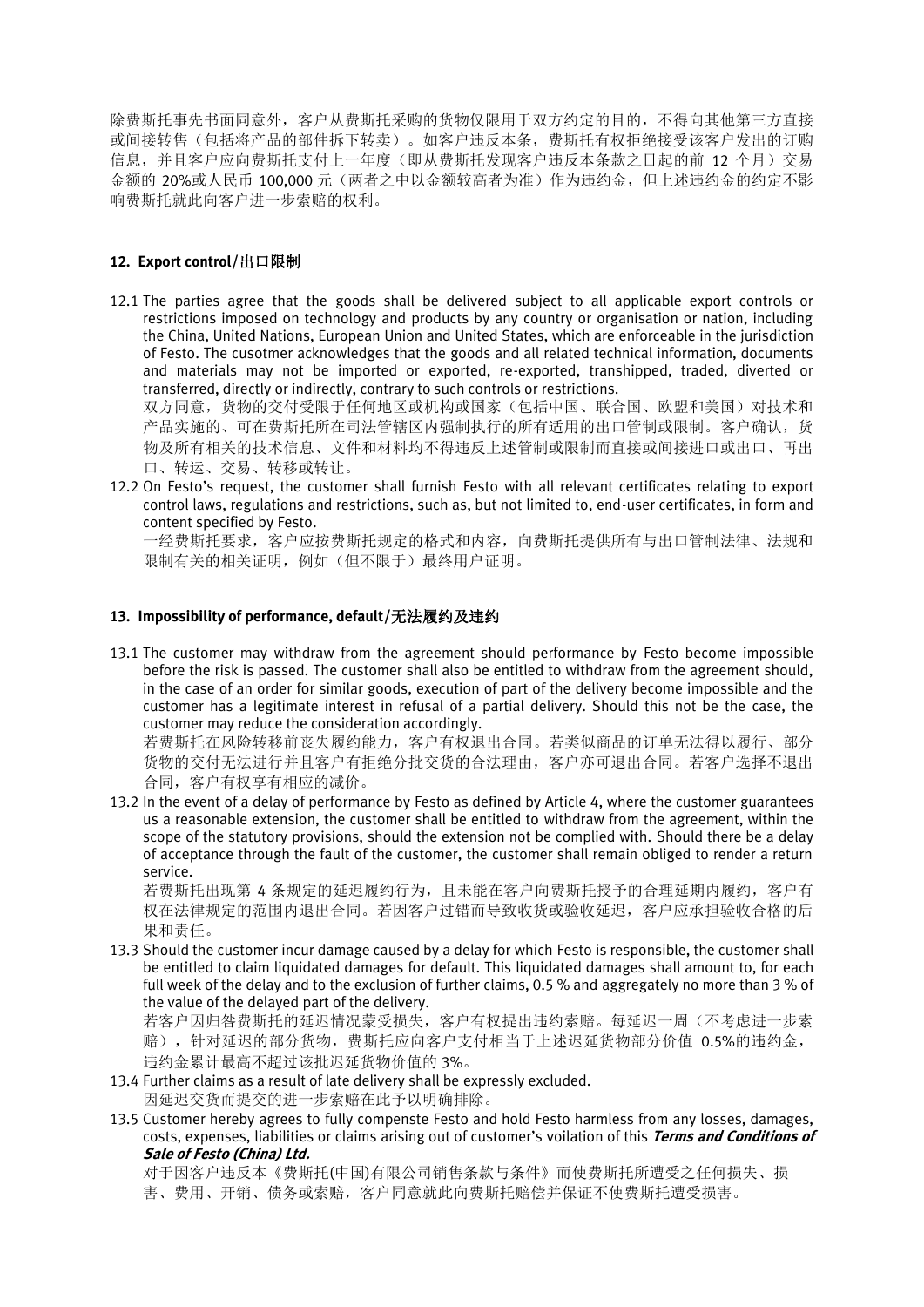# **14. Liability/**责任

14.1 In any event, and whatever the cause of action, Festo's maximum total liability to the Customer pursuant to and in connection with this Agreement - including the obligation to pay penalties, liquidated damages and regardless of cause, degree of fault, negligence, breach of contract or otherwise – shall be limited to one third  $(1/3)$  of the individual order value in respect of which the cause of Festo's liability has arisen.

在任何情形下且不论出于何种诉讼理由,费斯托根据本协议对客户所负的最高责任总额(包括支付 罚金、违约金的义务,且不论起因、过错程度、过失、违约或其他情况)应限于仅与费斯托须承担 责任的单笔订单价款的三分之一(1/3)。

14.2 In no event shall any pursuant to this Agreement Festo be liable to any party for any indirect or other consequential damages including but not limited to, any loss of revenue, loss of profits, loss of anticipated benefits and savings, loss of business interruption, loss of contracts or business opportunities, loss of goodwill, loss or corruption of data, loss of investment and opportunity cost, claims of third parties and all associated and incidental costs and expenses etc. 在任何情况下费斯托均不对任何依据本协议产生的间接或从属性损失负责,包括但不限于任何收入

损失、利润损失、预期利益及节省损失、生产或运营中断损失、合同或商业机会损失、商誉损失、 数据丢失或损坏、投资及机会成本损失、第三方申索及所有相关及附带成本及费用等。

14.3 Festo shall not be liable for defects other than to the delivery item, for whatever legal reasons, only in case of intent, gross negligence of bodies or executives, culpable violation of life, body, health, defects whose presence was not disclosed by Festo or its managerial personnels maliciously or their absence guaranteed by Festo, as well as in case of delivery item defects to the extent as liability is provided under the product liability law for personal injury and property damage in relation to privately used items.

除承担交付物的缺陷之外,费斯托仅在费斯托或其管理人员出现蓄意、重大过失或产品存在危害生 命、人身或健康的可治罪缺陷且费斯托恶意隐瞒该缺陷或担保不存在上述缺陷的情况中承担责任, 前提是上述责任为产品责任法中规定的与该产品使用相关的人身伤害与财产损失责任。

14.4 Any further claims shall be expressly excluded.

任何进一步的索赔在此予以明确排除。

## **15. Statute of limitation/**法定时效

The statute of limitation for any and all claims, no matter what legal reason, shall be consistent with the relevant provisions of the law of PR. China.

任何索赔(无论基于何等法律原因)的法定时限应以相关的中国法律为准。

## **16. Confidentiality/**保密义务

The customer undertakes to treat all information, know-how and other industrial secrets in connection with the execution of the respective order in strict confidence and not to pass on or make available any information, documents, documentation, drawings, sketches or other papers to third parties without the express permission of Festo. Festo shall also treat all customer documentation in confidence.

客户承诺对订单履行工作涉及的一切信息、技术诀窍和其他工业机密进行保密,在获得费斯托的明确许 可之前,客户不得将任何信息、单据、资料、图纸、草图或其他文件转移或提供给任何第三方。费斯托 也有义务对客户的所有信息进行保密。

# **17. Assignment/**转让

Neither of the parties may assign its rights or obligations hereunder, in whole or in part, to a third party without the other party's prior written consent. 未经对方事先书面同意,任何一方不得将其在合同项下之全部或部分权利和义务转让给第三方。

# **18. Place of jurisdiction/**司法管辖地